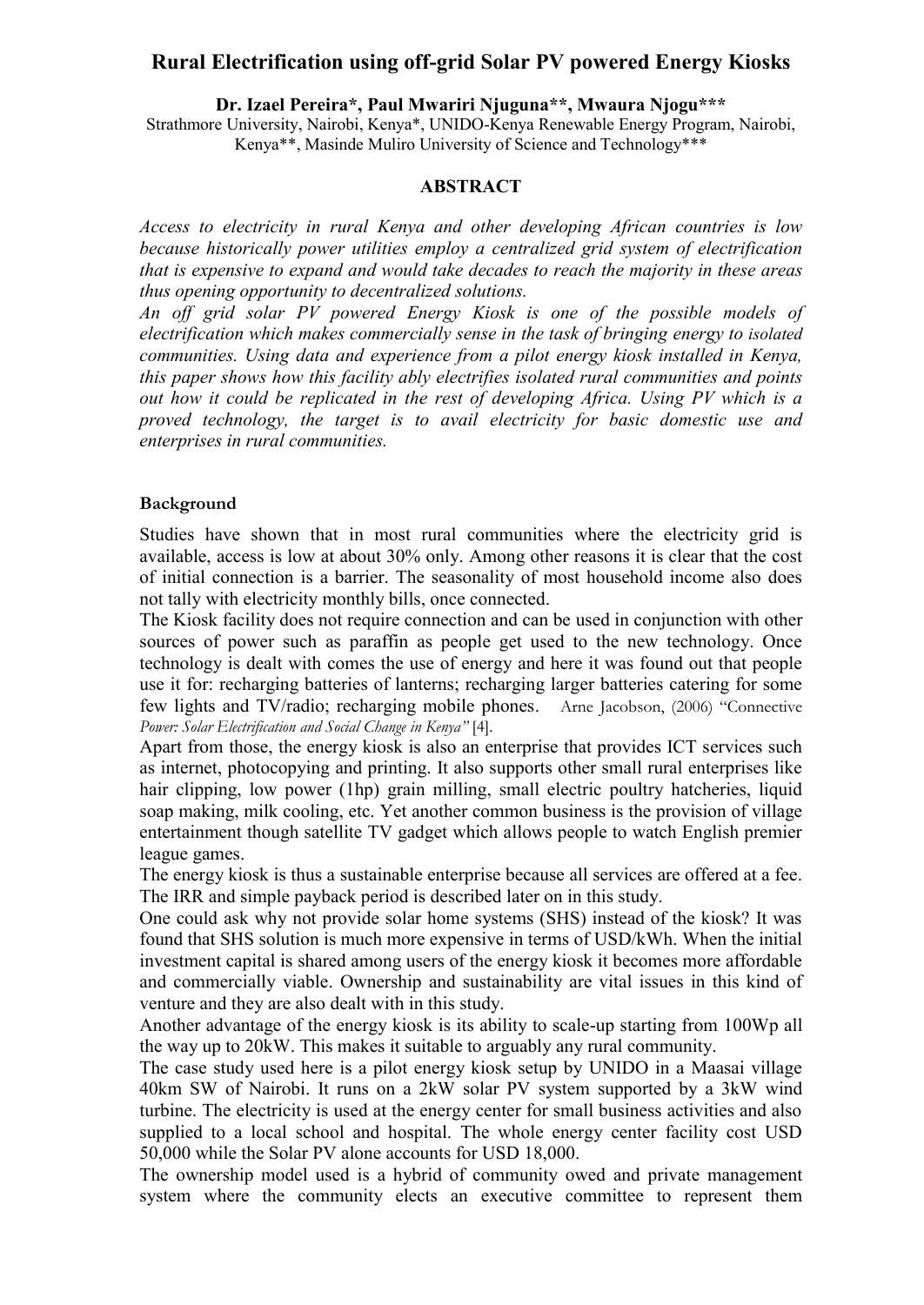(equivalent to a board of directors in a business) and the committee employs suitable people to run the centre on a day-to-day basis.

The paper shows how energy kiosks can be a successful tool for electrifying rural communities in Africa in a sustainable manner. The study concludes with some analysis of the social changes brought about by this facility.

The United Nations Industrial Development Organization (**UNIDO)** with the support from the Australian Agency for International Development (**AUSAID)** has setup a renewable energy based, Energy Centre, in Oloshoibor, Ngong (Paul Njuguna, (UNIDO-Kenya 2010) "*UNIDO Oloshoibor Energy Centre Report* " )[2].

This is an off-the-grid energy facility generating electricity from a hybrid system of Solar, Wind power and a Straight Vegetable Oil (SVO) generator to provide power for small industrial activities. This installation is not a new concept. (Timur Gül. (2004) "*Integrated Analysis of Hybrid Systems for Rural Electrification in Developing Countries*") [3].

The general population in the area is estimated to be about 8000, and is dominated by the pastoralist Maasai community.

Despite it being relatively close to the capital city of Nairobi, this community is not a target for grid extension due to its sparse household location and the current low consumption levels. Prior to the installation of the Ngong Energy Centre, the locals have had to travel long distances using expensive public means to do anything that requires electricity. Now with the energy centre that has changed and they can enjoy a number of electricity related services locally.

# **Technical Features**

This hybrid power system consists of an array of solar panels providing 2000Wp of power at 24VDC on a very stable manner as the area has abundant solar radiation throughout the year. The other source of power is a wind turbine generating up-to 3000W of power.

Oloshoibor is a windy location especially in the evenings and at night when speeds reach average 3 to 5 m/s (Figure 1) Kenyan Ministry of Energy, (2006). "*Wind Energy Resource Atlas of Kenya"* [1]. This is a perfect combination for when the sun goes down is precisely the moment wind speeds pick-up thus providing regular charging to the battery bank.

Apart from these two sources of power, the system has also a dual fuel 9 kW generator that uses either vegetable oil or diesel. It is used to power applications that need higher or 3 phase power e.g. workshop materials like welding equipment, pumping water or grain milling. The local community plans to begin producing vegetable oil from sunflower for domestic consumption and will use a small fraction of it to power the generator and cater for the above mentioned energy needs.

### **Energy Uses**

Power at the Energy Centre supports various facilities given to the community at a fee:

- ICT centre offering email and internet access services
- Hair cutting and clipping salon
- Soap making facility for local women
- Mobile and Solar Lantern Recharging centre
- Welding workshop and milling facility.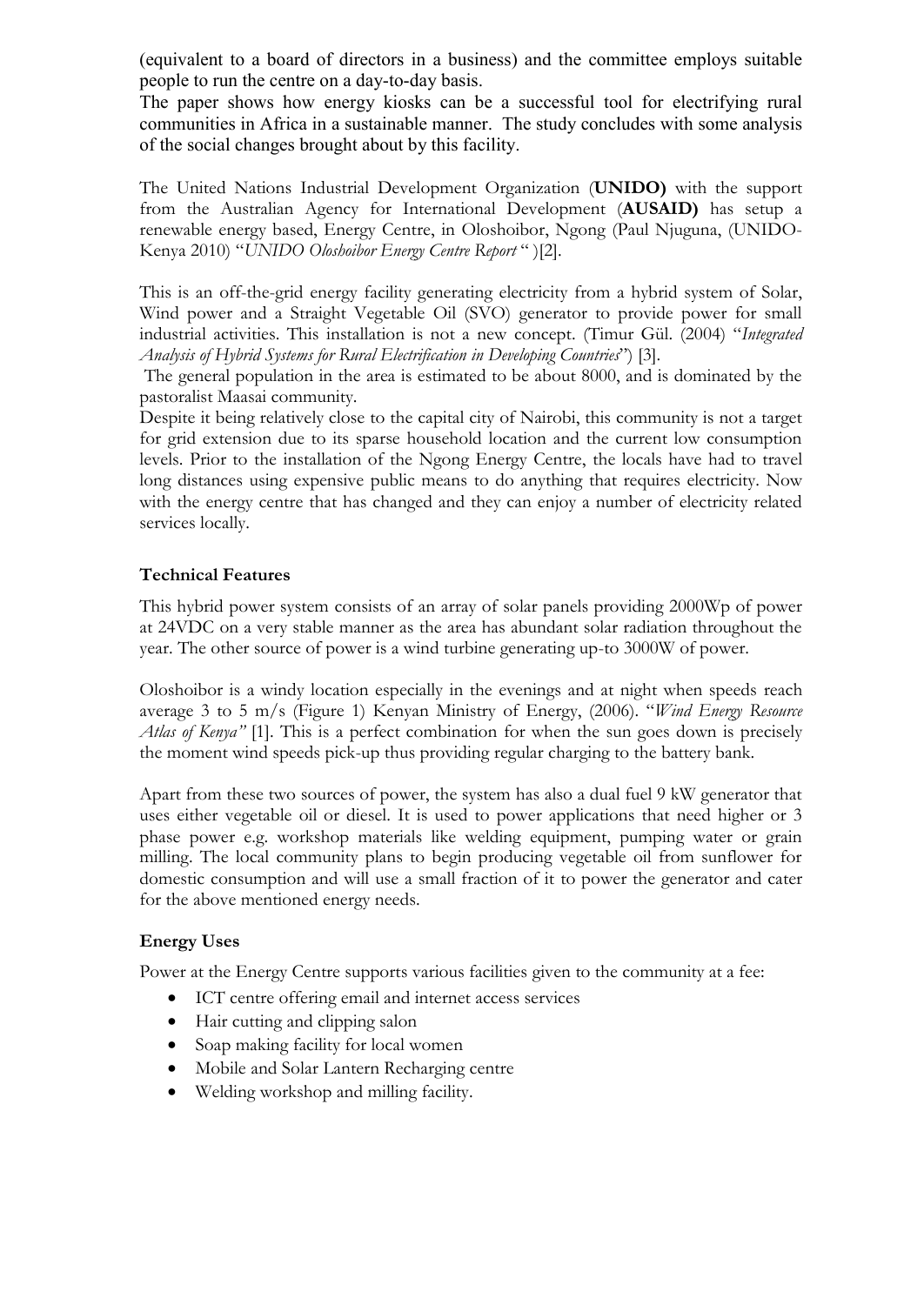

Figure 1 - Mean wind Speeds map of Kenya



Figure 2 - The 3KW turbine Installed and Solar Panels (seen on roof above)



Figure 3 - Power House showing the controllers and Battery Bank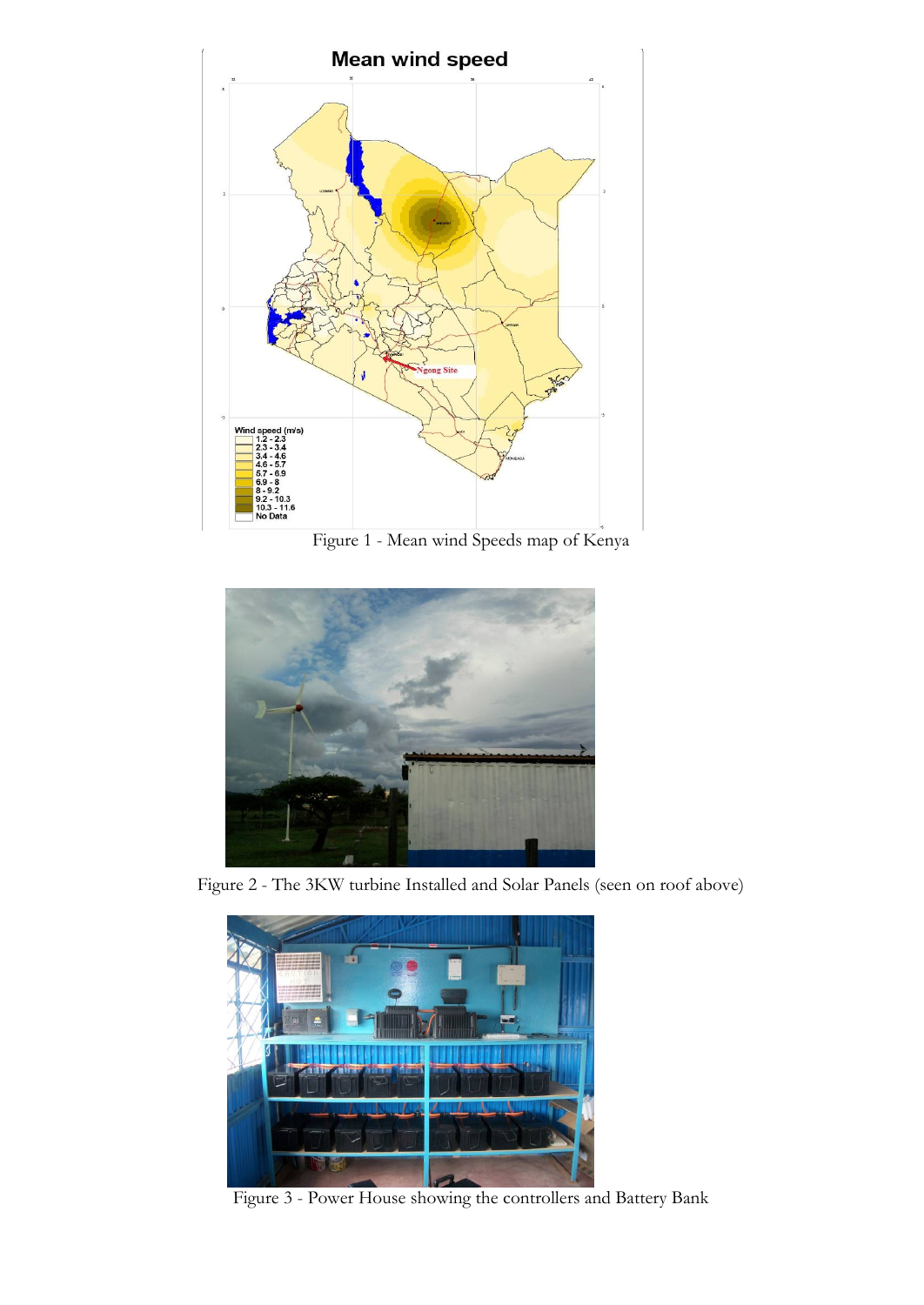# **Mini-grid**

Besides the energy centre, electricity is distributed to three public facilities namely: school, church and hospital. Currently five households are also served by the mini-grid using a 3A load limiters and being charged a 9 USD flat monthly fee. Given the amount of power produced, there is room for connecting ten more.

The house owners are happy for the fee is more or less what they used to pay for kerosene but now they get other services such as mobile charging and radio/TV powering which used to be done at an extra fee and the use of dry cells respectively. As a matter of fact, the managers of the centre think that in all fairness a higher fee should be charged when they next renew their contract.

The primary school has been using electricity for lighting and to power a computer laboratory. Children can now learn how to use computers as a tool and source of knowledge.

The local dispensary uses electricity to light up its maternity facility and run an AC refrigerator for keeping vaccine. Table 1 shows the percentage of energy consumed by these loads.

| Hospital               | Lighting + Refrigeration                 | 15  |
|------------------------|------------------------------------------|-----|
| School                 | Computer $+$ Lighting $+$ TV             | 20  |
| <b>Business Centre</b> | ICT+ Charging+ Industrial + Hair salon   | 50  |
| Homes                  | Lighting $+TV + Radio + Mobile charging$ | 15  |
|                        |                                          | 100 |

#### **Table 1 - Percentage energy consumed by typical loads**

#### **Income**

As mentioned above, the investment capital made to setup the energy centre was a grant of US\$ 50,000 from the government of Australia. This makes it simpler for the beneficiaries to achieve economical viability as they have to raise the funds to support the centre with maintenance and provision for battery change in some 4 to 5 years plus salaries for the ones managing it. The Oloshoibor Energy Centre (OEC) has been operational for the past 14 months working well as an income generating initiative on a pay for services basis. Currently the OEC is making an average Kshs. 10,000 per month (about USD 125) and this income is projected to double in the next 6 months given the current trend of income growth. (Table 2 and Figure 4).

|                        | $\sim$   | <b>Monthly Income (Kshs)</b> |           |           |           |           |  |
|------------------------|----------|------------------------------|-----------|-----------|-----------|-----------|--|
|                        | $Jul-10$ | Aug- $10$                    | $Sep-10$  | $Oct-10$  | $Nov-10$  | $Dec-10$  |  |
| <b>Energy Services</b> |          |                              |           |           |           |           |  |
| Charging               | 5,270.00 | 7,252.00                     | 7,620.00  | 6,530.00  | 6,159.00  | 8,553.00  |  |
| Hair clipping          | 1,740.00 | 1,538.00                     | 2,480.00  | 2,330.00  | 1,150.00  | 80.00     |  |
| <b>ICT</b>             | 693.00   | 185.00                       | 175.00    | 123.00    | 148.00    | 164.00    |  |
| Electricity sales      | 0.00     | 0.00                         | 1,800.00  | 1,500.00  | 500.00    | 2,700.00  |  |
| Workshop               | 0.00     | 0.00                         | 170.00    | 0.00      | 7,000.00  | 0.00      |  |
| <b>Total</b>           | 7,703.00 | 8,975.00                     | 12,245.00 | 10,483.00 | 14,957.00 | 11,497.00 |  |

**Table 2 – Energy Centre Income**



Figure 4 - Income reports for Oloshoibor Energy Center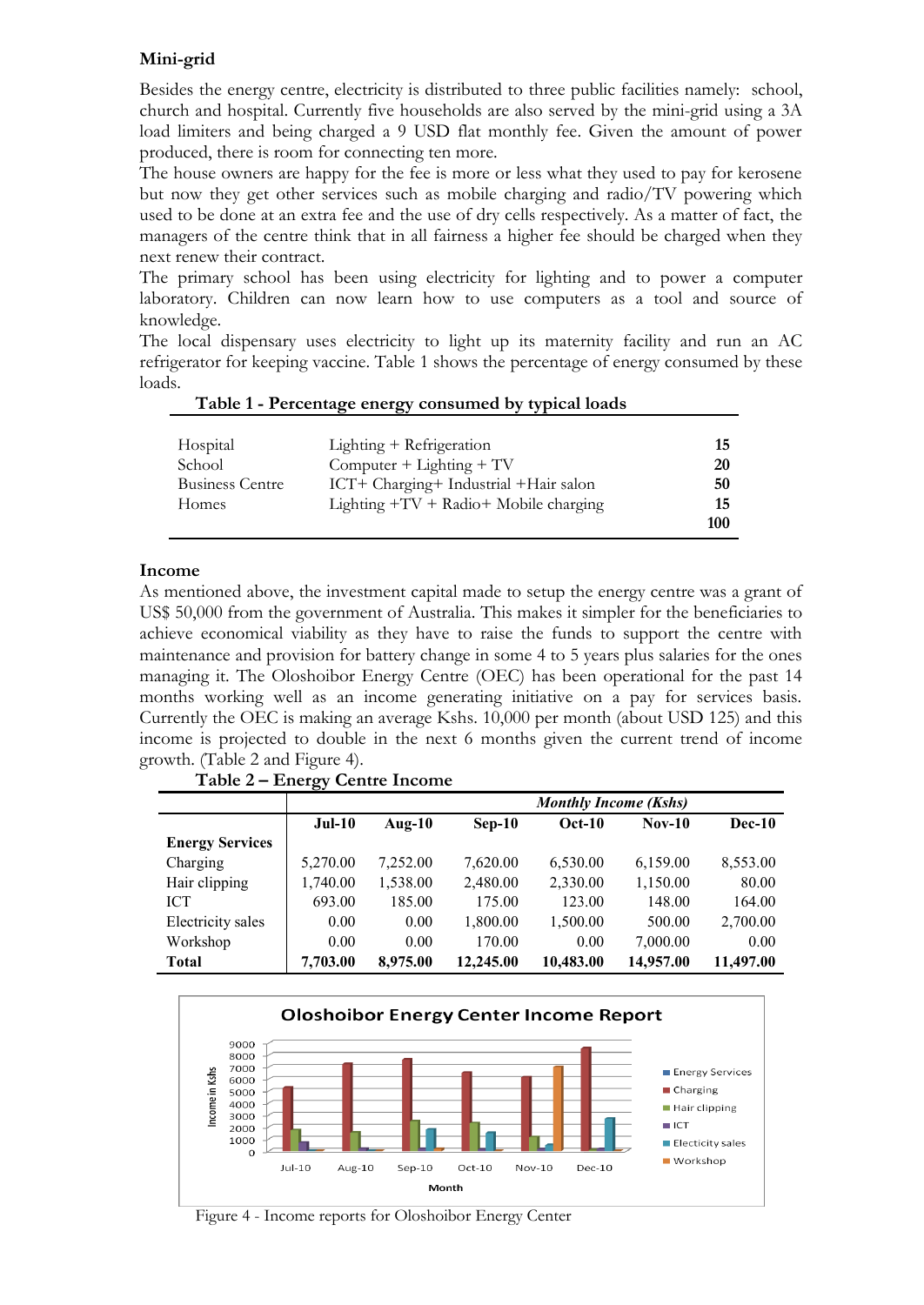# **Economics of the model**

During some two months the wind turbine of the OEC had some maintenance problems and this gave the authors the chance to realize that even without it the battery bank was charged and could serve the loads well. For replication purposes thus we consider the PV plus the generator with its US\$ 18,000 cost. Table 2 shows that the workshop can provide a regular monthly income of US\$ 90. If we consider the added 5 households the income is increased by another US\$ 90. The charging cell phones and lanterns have stabilized on some US\$ 100. All the other income adds some US\$ 20 bringing the total figure to US\$ 300 per month. Deducting the salary of the manager and the maintenance fee to cater for battery replacement, the payback period is 7.5 years.

The achieved IRR is not exactly one which would make business people excited about. Therefore, government and donor community must work together to provide investment capital for this kind of centre so that living standards are lifted in rural areas and technology penetration increases. In a community like the one we are studying it is much more likely that the more economically favoured people will save to purchase a SHS as they now have come in touch with the technology.

# **Management**

This is an important aspect of the project for if little importance is given to it the likelihood of success of the project is minimal. Here the community which owns the OEC come together and elect its representatives to the OEC committee so that they will represent their interests. The local government, local business community, and project sponsors/donors also second a representative to committee.

The committee acts as the "board of directors" of the centre and identifies the people to run it: manager, computer teacher, security person, a maintenance person etc, and employ them. They run the centre professionally as a private business i.e. have a work schedule, keep records, account for cash and report to the committee. As it was a grant, once salaries and maintenance fee are catered for, part of the profits (dividends) are enjoyed by the community (owners). This hybrid management system has worked well so far.

This can be represented in the diagram below



Figure 5 - Energy Center Management Model

The above management model achieves the best of all the two worlds, effectiveness of a privately run business and ownership satisfaction of the community hosting the OEC. UNIDO has plans to replicate this model in the next five years plan for Kenya.